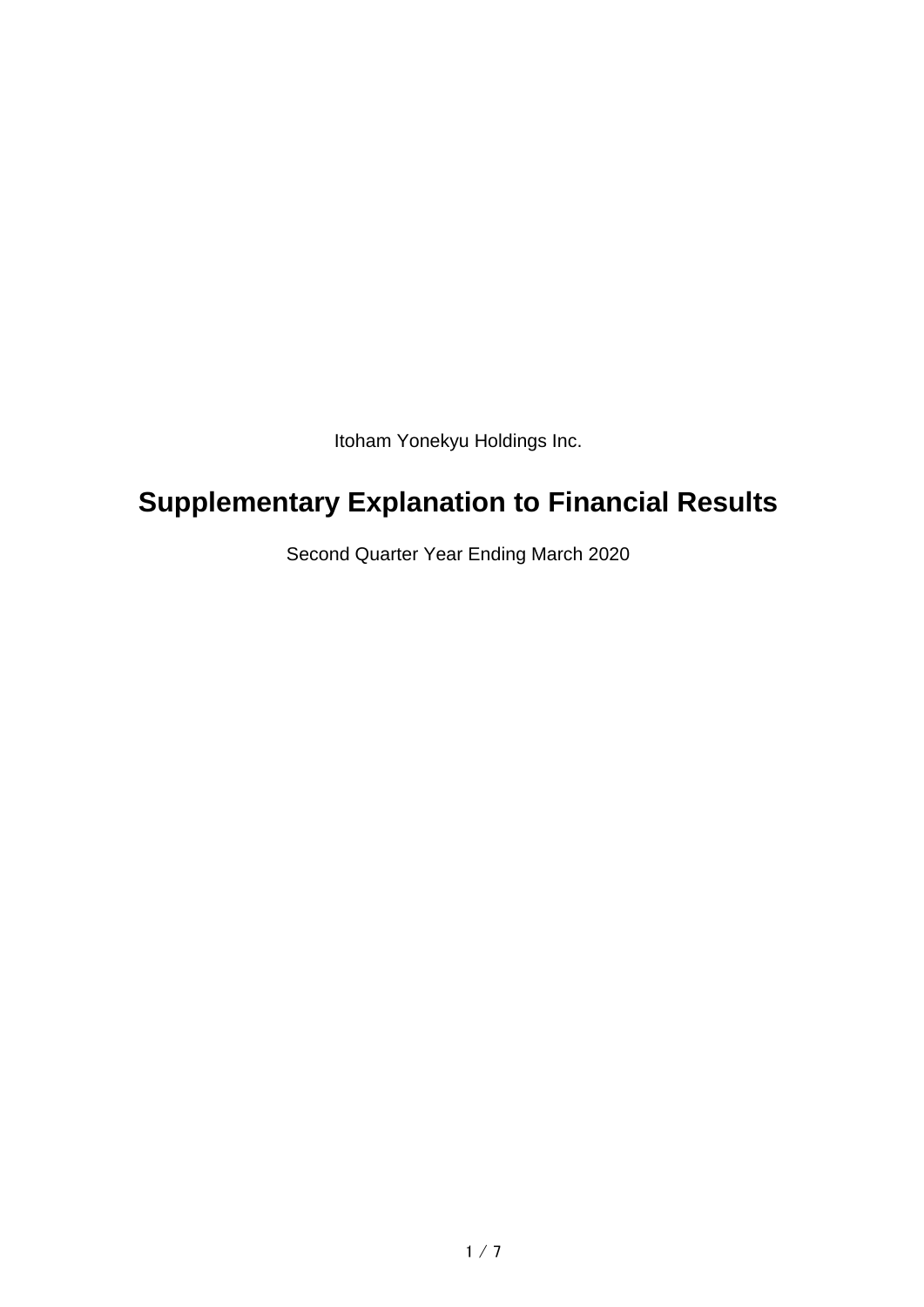#### 1) Summary of Financial Results

|                              |             |            |             |            |        | (Million Yen, %) |
|------------------------------|-------------|------------|-------------|------------|--------|------------------|
|                              | Actual 2019 | % of Sales | Actual 2018 | % of Sales | Change |                  |
| Sales                        | 432,400     |            | 426,425     |            | 5,975  | 1.4              |
| <b>Gross Profit</b>          | 65,886      | 15.2       | 63,000      | 14.8       | 2,886  | 4.6              |
| S, G & A Expenses            | 56,515      | 13.1       | 55,050      | 12.9       | 1,464  | 2.7              |
| Operating Income             | 9,371       | 2.2        | 7,949       | 1.9        | 1,422  | 17.9             |
| Non-operating Income         | 1,073       |            | 1,023       |            | 50     | 4.9              |
| Non-operating Expenses       | - 558       |            | - 574       |            | 15     |                  |
| Equity Method Gain/Loss      | 409         |            | 207         |            | 202    | 97.6             |
| Net Non-operating Gain/Loss  | 924         |            | 656         |            | 268    | 40.9             |
| Ordinary Income              | 10,296      | 2.4        | 8,605       | 2.0        | 1,690  | 19.6             |
| Extra-ordinary Gain          | 307         |            | 1,023       |            | - 716  | $-70.0$          |
| Extra-ordinary Loss          | $-237$      |            | - 427       |            | 190    |                  |
| Net Extra-ordinary Gain/Loss | 69          |            | 595         |            | - 526  | $-88.4$          |
| Income Before Taxes          | 10,365      | 2.4        | 9,201       | 2.2        | 1,164  | 12.7             |
| Net Income                   | 6,927       | 1.6        | 6,058       | 1.4        | 869    | 14.3             |



2 / 7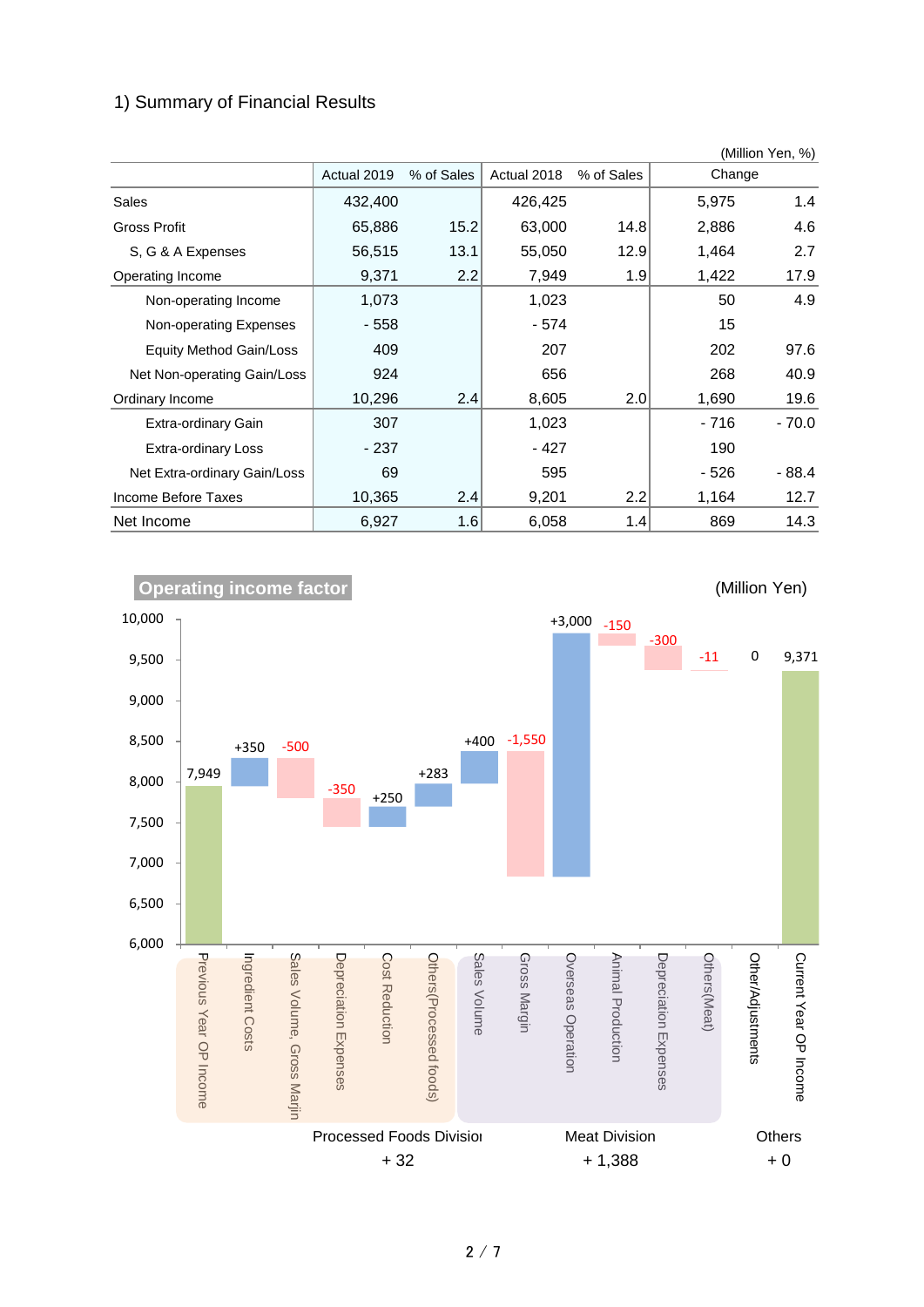# 2) Segment Information

# (1) Operating Segment Information

| (Million Yen, %)                |              |             |             |        |
|---------------------------------|--------------|-------------|-------------|--------|
|                                 |              | Actual 2019 | Actual 2018 | Change |
| <b>Processed Foods Division</b> | <b>Sales</b> | 146,396     | 142,562     | 3,834  |
|                                 | OP Margin    | 3,678       | 3,645       | 32     |
|                                 | % of Sales   | 2.5         | 2.6         | $-0.1$ |
| <b>Meat Division</b>            | Sales        | 283,924     | 281,779     | 2,144  |
|                                 | OP Margin    | 6,104       | 4,715       | 1,388  |
|                                 | % of Sales   | 2.1         | 1.7         | 0.4    |
| Others/Adjustments              | Sales        | 2,079       | 2,083       | $-4$   |
|                                 | OP Margin    | $-411$      | - 411       | 0      |
| Consolidated                    | Sales        | 432,400     | 426,425     | 5,975  |
|                                 | OP Margin    | 9,371       | 7,949       | 1,422  |
|                                 | % of Sales   | 2.2         | 1.9         | 0.3    |

# **Operating Income Factors**

| <b>Processed Foods Division</b> | (Million Yen) |
|---------------------------------|---------------|
|                                 | Change        |
| <b>Ingredient Costs</b>         | 350           |
| Sales Volume, Gross Marjir      | - 500         |
| <b>Depreciation Expenses</b>    | - 350         |
| Cost Reduction                  | 250           |
| Others                          | 283           |
| Total                           | 32            |

| <b>Processed Foods Division</b> | (Million Yen) | <b>Meat Division</b>         | (Million Yen) |
|---------------------------------|---------------|------------------------------|---------------|
|                                 | Change        |                              | Change        |
| <b>Ingredient Costs</b>         | 350           | Sales Volume                 | 400           |
| Sales Volume, Gross Marjir      | - 500         | Gross Margin                 | $-1,550$      |
| <b>Depreciation Expenses</b>    | - 350         | <b>Overseas Operation</b>    | 3,000         |
| <b>Cost Reduction</b>           | 250           | <b>Animal Production</b>     | $-150$        |
| Others                          | 283           | <b>Depreciation Expenses</b> | $-300$        |
| Total                           | 32            | <b>Others</b>                | $-11$         |
|                                 |               | Total                        | 1,388         |

#### (2) Sales by Market

|                    |             |             | (Million Yen) |
|--------------------|-------------|-------------|---------------|
|                    | Actual 2019 | Actual 2018 | Change        |
| Japan              | 373,524     | 364,614     | 8,909         |
| Asia               | 23,347      | 19,205      | 4,142         |
| North America      | 13,314      | 17,233      | $-3,918$      |
| Oceania            | 12,353      | 15,290      | $-2,937$      |
| Europe             | 8,930       | 8,852       | 77            |
| <b>Others</b>      | 930         | 1,228       | - 298         |
| Overseas Subtotal  | 58,876      | 61,810      | $-2,934$      |
| Total              | 432,400     | 426,425     | 5,975         |
| Overseas Sales (%) | 13.6        | 14.5        | $-0.9$        |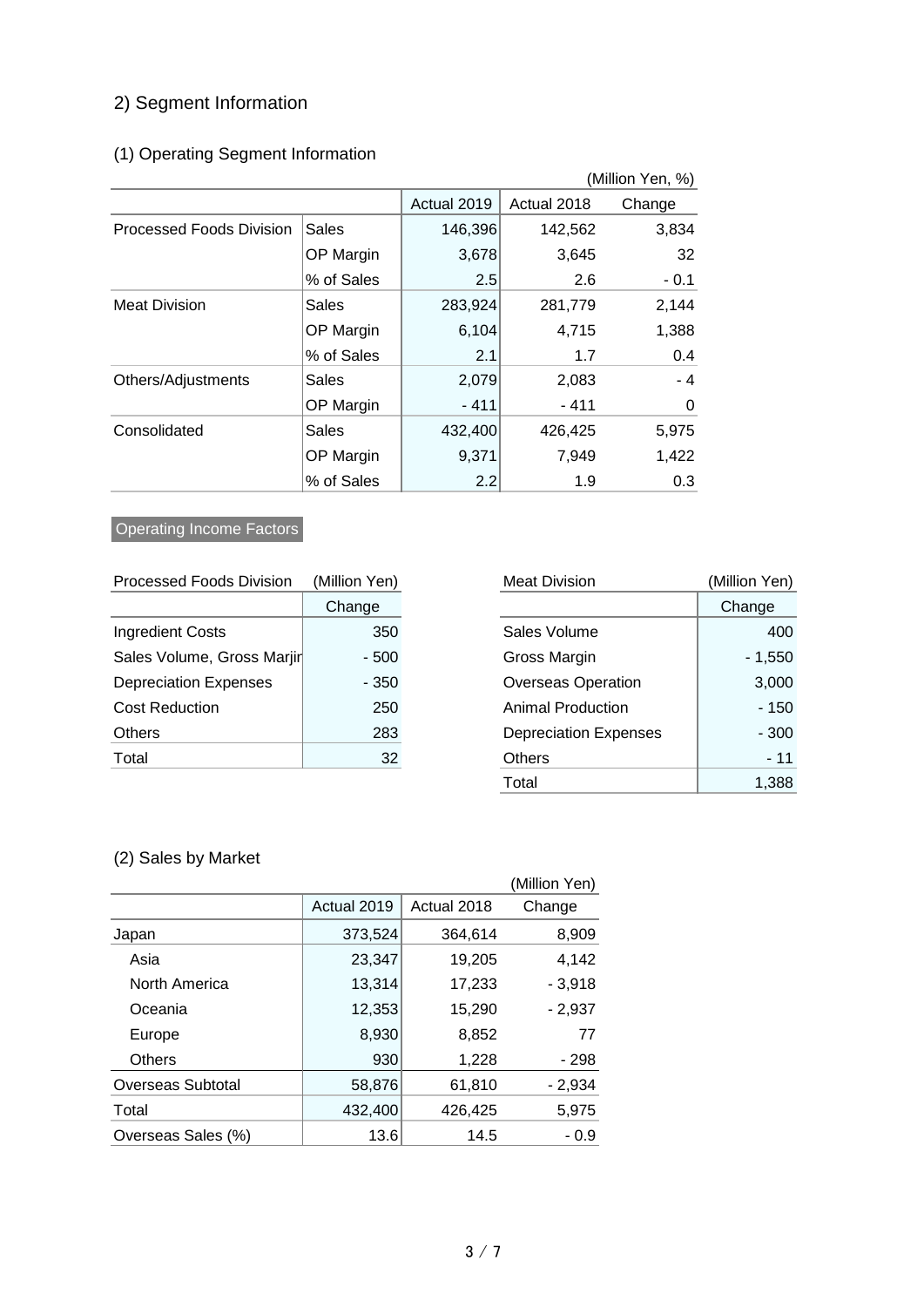### 3) Financial Data

**Sales**

|                        | (Million Yen, %) |                         |          |         |                                                                               |
|------------------------|------------------|-------------------------|----------|---------|-------------------------------------------------------------------------------|
|                        |                  | Actual 2019 Actual 2018 | Change   |         | Impact of<br>fluctuations in<br>foreign exchange<br>rates related to<br>ANZCO |
| Ham/Sausage            | 88,562           | 85,728                  | 2,834    | 3.3     | $-66$                                                                         |
| <b>Processed Foods</b> | 67,530           | 66,124                  | 1,406    | 2.1     | $-210$                                                                        |
| Meat                   | 265,621          | 261,869                 | 3,752    | 1.4     | $-3,037$                                                                      |
| <b>Others</b>          | 10,688           | 12,705                  | $-2,017$ | $-15.9$ | $-390$                                                                        |
| Total                  | 432,400          | 426,425                 | 5,975    | 1.4     | $-3,703$                                                                      |

# **SG & A Expenses**

| (Million Yen, %)      |        |                         |        |        |
|-----------------------|--------|-------------------------|--------|--------|
|                       |        | Actual 2019 Actual 2018 | Change |        |
| Labor Expenses        | 17,639 | 17,381                  | 258    | 1.5    |
| Shipping / Handling   | 17,976 | 16,695                  | 1,281  | 7.7    |
| Advertisement         | 3,873  | 3,615                   | 258    | 7.1    |
| Sales Fees            | 2,590  | 2,657                   | - 67   | $-2.5$ |
| Packing               | 1,718  | 1,626                   | 92     | 5.7    |
| Depreciation          | 889    | 807                     | 82     | 10.2   |
| <b>Other Expenses</b> | 11,828 | 12,266                  | - 438  | $-3.6$ |
| Total                 | 56,515 | 55,050                  | 1,464  | 2.7    |

# **Non-Operational G/L**

|                      |        |                         |        | (Million Yen, %) |
|----------------------|--------|-------------------------|--------|------------------|
|                      |        | Actual 2019 Actual 2018 | Change |                  |
| <b>Equity Method</b> | 409    | 207                     | 202    | 97.6             |
| Financing            | $-234$ | $-319$                  | 85     |                  |
| <b>Others</b>        | 749    | 768                     | $-19$  | $-2.5$           |
| Total                | 924    | 656                     | 268    | 40.9             |

#### \*Major G/L( Equity in earnings of affiliates)

|           | Actual 2019 Actual 2018 | Change |      |
|-----------|-------------------------|--------|------|
| IPC (USA) | 186                     | 75     | 111  |
| MIY (JPN) | 243                     | 33     | 210  |
| ABC (THA) | $-112$                  | - 30   | - 82 |

# **Extra-ordinary Gain/Loss**

|                            |     |                         | (Million Yen, %) |        |
|----------------------------|-----|-------------------------|------------------|--------|
|                            |     | Actual 2019 Actual 2018 | Change           |        |
| <b>Sales of Securities</b> | 78  | 518                     | - 440            | - 84.9 |
| <b>Others</b>              | - 9 | 76                      | - 85             |        |
| Total                      | 69  | 595                     | - 526            | - 88.4 |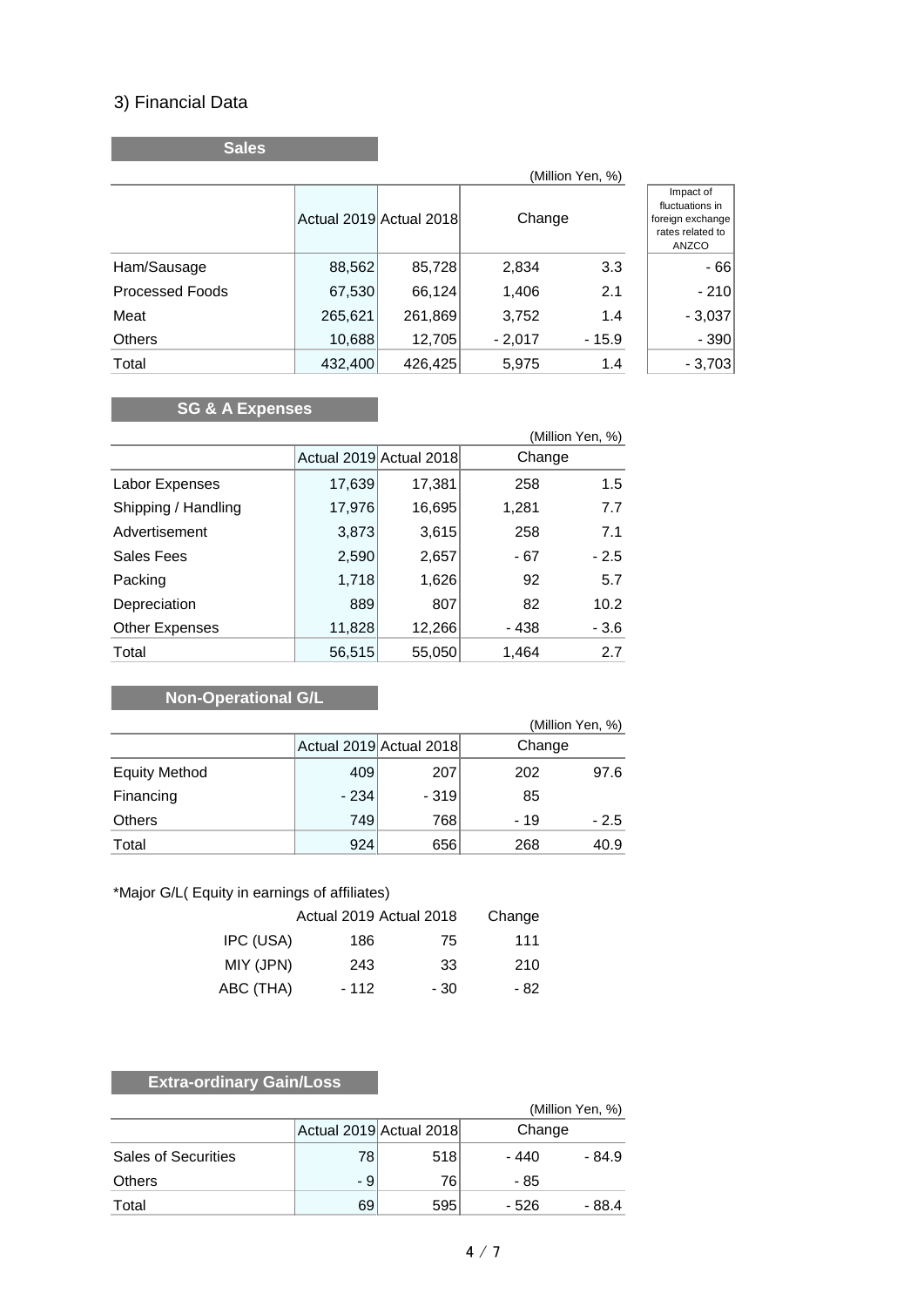#### 4) Forecast of Business Results and Dividends

#### **Business Results Forecast**

|                     |                   |        |             |        |             | (Million Yen) |  |
|---------------------|-------------------|--------|-------------|--------|-------------|---------------|--|
|                     | <b>First Half</b> |        | Second Half |        |             | Year          |  |
|                     | 2019 F'cast       | Change | 2019 F'cast | Change | 2019 F'cast | Change        |  |
| Sales               | 432,400           | 5,975  | 432,600     | 8,304  | 865,000     | 14,279        |  |
| Operating Income    | 9,371             | 1,422  | 8,629       | 2,084  | 18,000      | 3,506         |  |
| Non-operating G/L   | 924               | 268    | 1,076       | 548    | 2,000       | 816           |  |
| Ordinary Income     | 10,296            | 1,690  | 9,704       | 2,630  | 20,000      | 4,321         |  |
| Extra-ordinary G/L  | 69                | $-526$ | - 69        | - 98   | 0           | $-624$        |  |
| Income Before Taxes | 10,365            | 1,164  | 9,635       | 2,532  | 20,000      | 3,696         |  |
| Net Income          | 6,927             | 869    | 7,073       | 2,543  | 14,000      | 3,412         |  |

#### **Dividends Forecasts**

|               |       |       | End of Year EPS F'cast Payout Ratio |
|---------------|-------|-------|-------------------------------------|
|               | Yen   | Yenl  | $\%$                                |
| 2018 Actual   | 17.00 | 35.82 | 47.5                                |
| 2019 Forecast | 17.00 | 47.37 | 35.9                                |

# **Operating Segment Information Forecast**

| (Million Yen, %)                      |            |                   |        |             |        |             |        |
|---------------------------------------|------------|-------------------|--------|-------------|--------|-------------|--------|
|                                       |            | <b>First Half</b> |        | Second Half |        | Year        |        |
|                                       |            | 2019 F'cast       | Change | 2019 F'cast | Change | 2019 F'cast | Change |
| <b>Processed Foods Division Sales</b> |            | 146,396           | 3,834  | 153,604     | 4,227  | 300,000     | 8,061  |
|                                       | OP Margin  | 3,678             | 32     | 4,022       | - 247  | 7,700       | - 214  |
|                                       | % of Sales | 2.5               | $-0.1$ | 2.6         | $-0.2$ | 2.6         | $-0.1$ |
| <b>Meat Division</b>                  | Sales      | 283,924           | 2,144  | 276,576     | 3,779  | 560,500     | 5,924  |
|                                       | OP Margin  | 6,104             | 1,388  | 5,096       | 2,447  | 11,200      | 3,836  |
|                                       | % of Sales | 2.1               | 0.4    | 1.8         | 0.9    | 2.0         | 0.7    |
| Others/Adjustments                    | Sales      | 2,079             | - 4    | 2,421       | 298    | 4,500       | 294    |
|                                       | OP Margin  | $-411$            | 0      | - 489       | - 116  | $-900$      | - 116  |
| Consolidated                          | Sales      | 432,400           | 5,975  | 432,600     | 8,304  | 865,000     | 14,279 |
|                                       | OP Margin  | 9,371             | 1,422  | 8,629       | 2,084  | 18,000      | 3,506  |
|                                       | % of Sales | $2.2^{\circ}$     | 0.3    | 2.0         | 0.5    | 2.1         | 0.4    |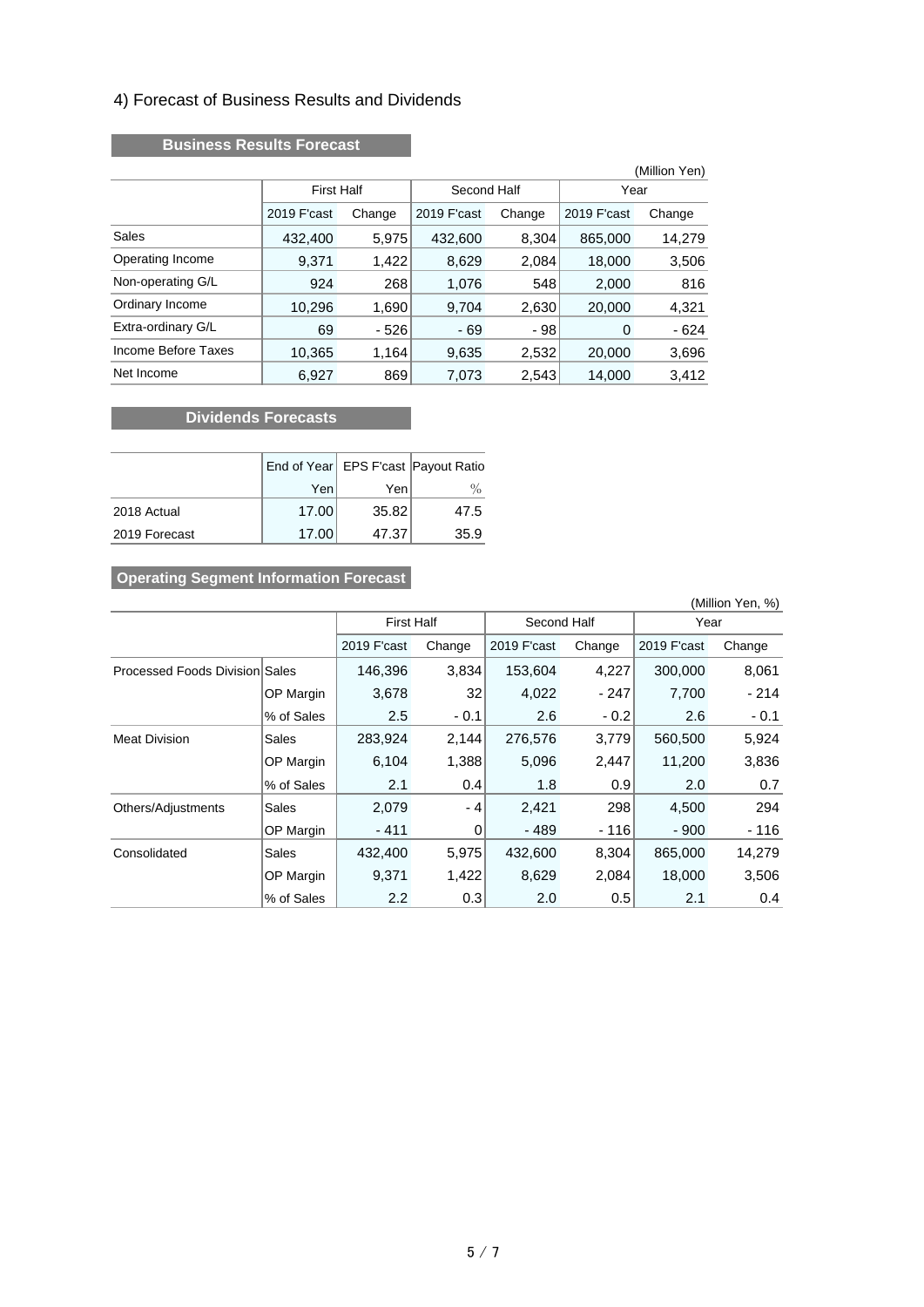#### **Operating Income Variance (forecast)**